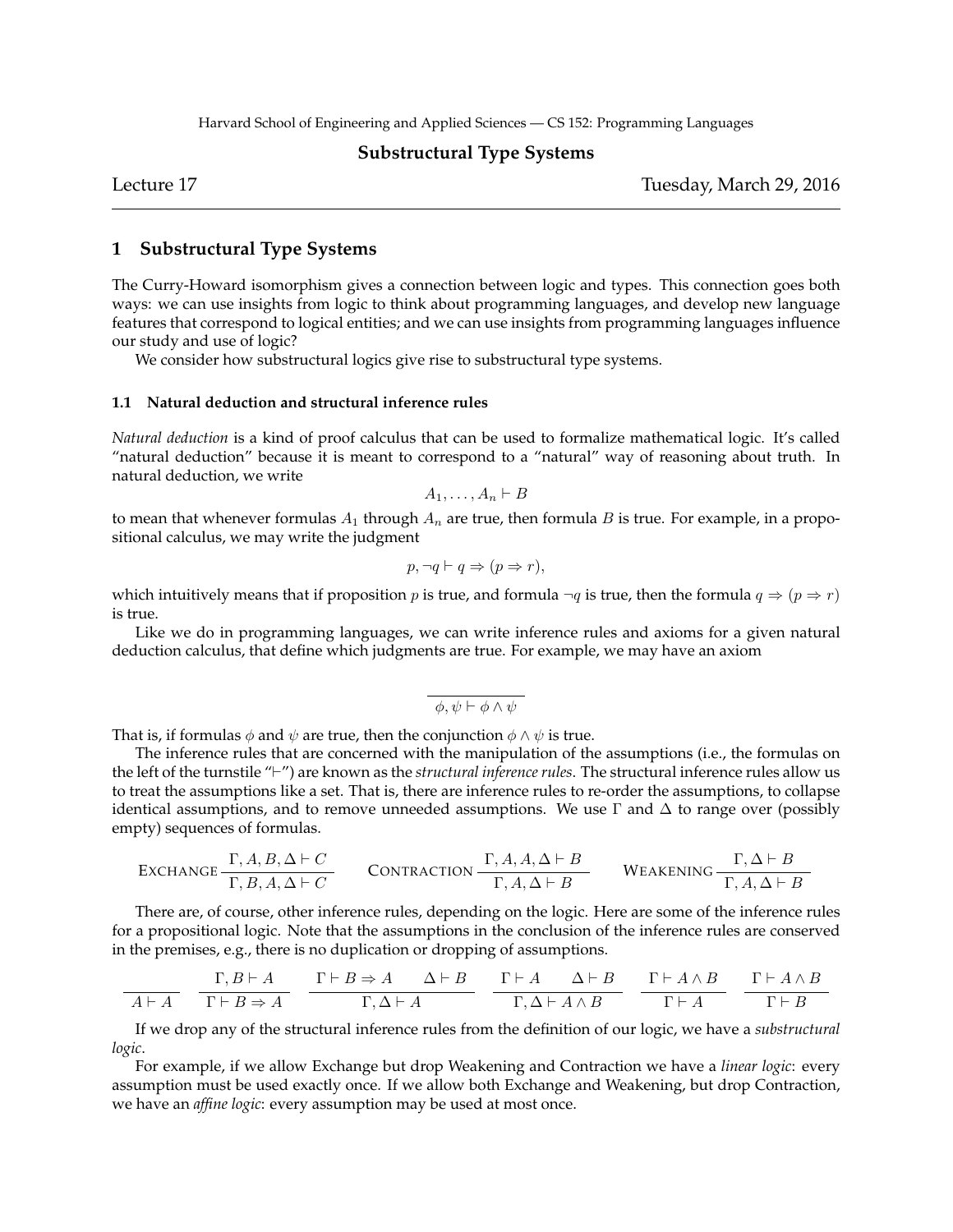# **1.2 Substructural type systems**

So, what new programming language features or designs do substructural logic give us? You may have noticed the similarity between the natural deduction judgments for logic and the type judgments we use in programming languages. A type judgment looks like

$$
\Gamma \vdash e \! : \! \tau
$$

where we can think of the type context  $\Gamma$  as being a sequence  $x_1 : \tau_1, \ldots, x_n : \tau_n$ . Inference rules for such a type system would need to have rules for manipulating the type context.

EXCHANGE

\n
$$
\frac{\Gamma, x:\tau_1, y:\tau_2, \Delta \vdash e:\tau}{\Gamma, y:\tau_2, x:\tau_1, \Delta \vdash e:\tau}
$$
\nCONTRACTION

\n
$$
\frac{\Gamma, x:\tau, x:\tau, \Delta \vdash e:\tau'}{\Gamma, x:\tau, \Delta \vdash e:\tau'}
$$
\nWEAKENING

\n
$$
\frac{\Gamma, \Delta \vdash e:\tau}{\Gamma, x:\tau', \Delta \vdash e:\tau} x \text{ not in } \Gamma, \Delta
$$

If we drop any of these structural inference rules, we have a *substructural type system*.

- *• Linear* type systems ensure that every variable is used exactly once. Linear type systems drop Contraction and Weakening (but keep Exchange).
- *Affine* type systems ensure that every variable is used at most once. Affine type systems drop Contraction (but keep Weakening and Exchange).
- *Relevant* type systems ensure that every variable is used at least once. Relevant type systems drop Weakening (but keep Contraction and Exchange).
- *• Ordered* type systems ensure that every variable is exactly once, in the order in which they are introduced. Ordered type systems drop Weakening, Contraction, and Exchange.

**Linear type systems** So if we drop Contraction and Weakening, we have a *linear type system*, by analogy with a linear logic. So how does dropping Contraction and Weakening affect the set of programs that will be well typed? Well, variables placed into the typing context must be used exactly once along any control flow path. The rule Contraction would allow us to use a variable multiple times, and Weakening allows us to not use a variable at all. This makes linear type systems good for tracking the use of resources. For example, we can use a linear type system to track open file handles, and ensure that a client must always close a file (i.e., must use the file handle at least once), and cannot close a file multiple times (i.e., must use the file handle at most once). In a similar way, we can use a linear type system to track objects allocated on the heap, and (with some additional language support) ensure that we have always exactly one pointer to a heap object. This can be useful for reasoning about aliasing: if we maintain an invariant that each heap object has exactly one pointer, then if a function is given two pointers, it knows they must not alias.

To use linear type systems in practice, it is often necessary to allow both linear types, and non-linear types (i.e., variables that can contraction and weakening applied to them), and/or to allow linearity to be weakened locally.

**Ordered type systems** Think about a type system where we drop all three structural rules (Exchange, Contraction, and Weakening). This is known as an *ordered type system*. Every variable is used exactly once, in the order it was introduced. In the same way that we can use a linear type system to help us reason about heap-allocated memory, we can use an ordered type system to help us reason about stack-allocated memory: not only must we use (i.e., deallocate) every piece of memory exactly once, but we must do so in stack order: i.e., the most recently allocated memory on the stack must be deallocated first.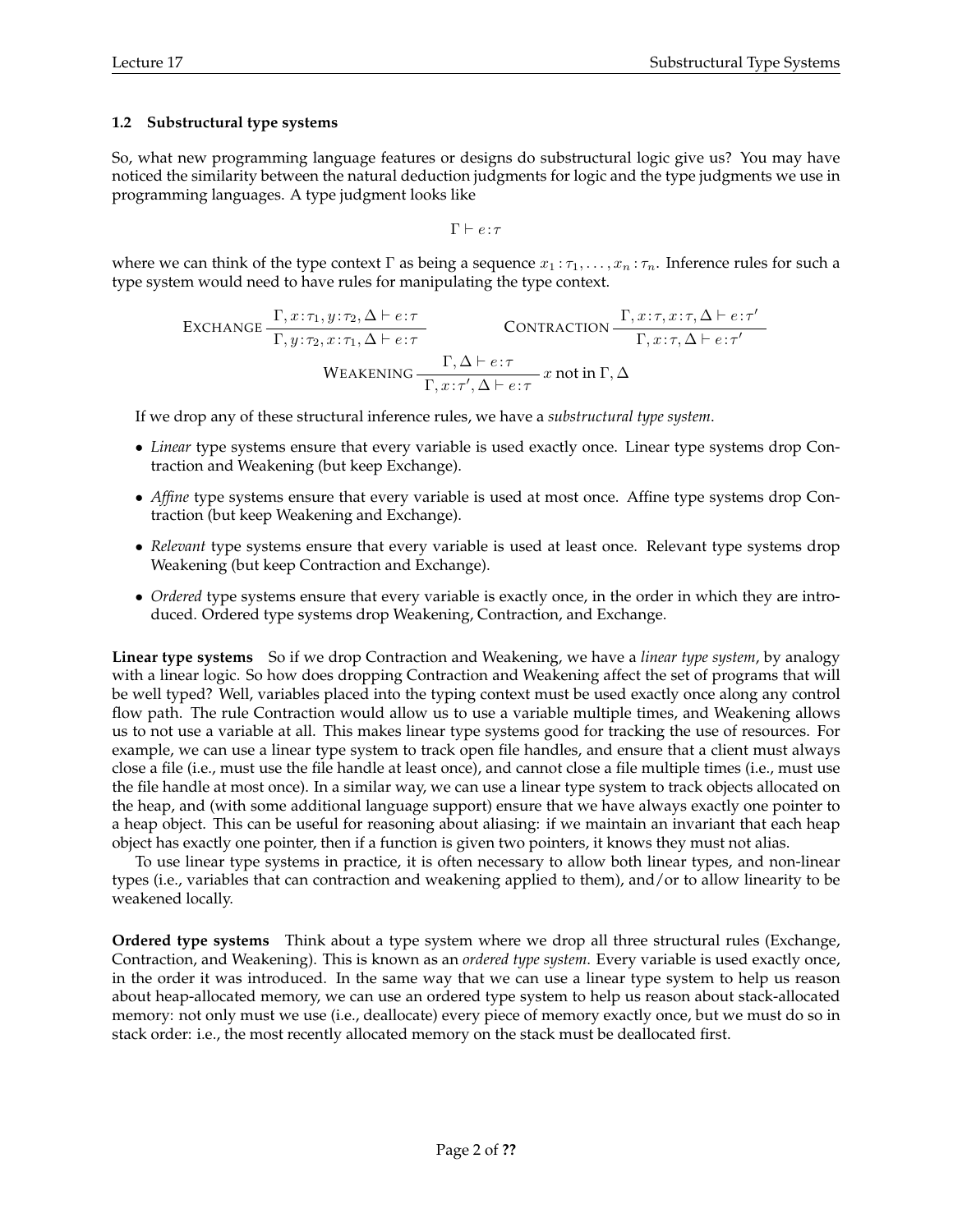### **1.3 Linear lambda calculus**

Let's consider a calculus that uses a linear type system to track use of objects.<sup>1</sup> The motivation for this calculus is that by ensuring that objects are used exactly once, after an object has been used, we can safely deallocate the object (i.e., reclaim the physical resources, such as memory, that are associated with the object).

The syntax for our calculus is as follows. We will consider booleans, pairs, and functions.

$$
q ::= \text{lin} \mid \text{un}
$$
\n
$$
e ::= x \mid q b \mid q (e_1, e_2) \mid q \lambda x{:}\tau. e \mid e_1 e_2 \mid \text{if } e_1 \text{ then } e_2 \text{ else } e_3 \mid \text{split } e_1 \text{ as } x, y \text{ in } e_2
$$
\n
$$
b \in \{\text{true}, \text{false}\}
$$

Note that all values have a qualifier *q*, indicating whether the value is to be treated linearly (meaning that the value can be used exactly once, and the resources used to represent the resource can be reclaimed after the single use), or whether use is unrestricted. The other unusual construct is split  $e_1$  as  $x, y$  in  $e_2$ , which evaluates *e*<sup>1</sup> to a pair value, and then binds variable *x* to the first element of the pair, and binds variable *y* to the second element of the pair, and proceeds with evaluation of  $e_2$  (which can use variables x and y). This allows us to extract the elements of a pair value with just a single use of the pair. If we had the projection operations—#1 *e* and #2 *e*—then we would need to use a pair value twice in order to extract both of its constituent values.

We will present the operational semantics for this language after presenting the type system.

### **1.3.1 Type system**

The syntax for the types are presented below. A *pretype π* is either a product type, a function type, or the type for Booleans. A type *τ* = *q π* is a pretype and a qualifier (either lin or un). A value of type lin *π* should be treated linearly (i.e., used exactly once) whereas a value of type un  $\pi$  can be used as many times as desired. We treat type contexts as a (possibly empty) sequence of pairs *x*: *τ* .

$$
\pi ::= \textbf{bool} | \tau_1 \times \tau_2 | \tau_1 \to \tau_2
$$

$$
\tau ::= q \pi
$$

$$
\Gamma ::= \emptyset | \Gamma, x : \tau
$$

The inference rules for the typing judgment maintains two invariants: (1) linear variables are used exactly once on each control flow path; and (2) unrestricted data structures may not contain linear data structures.

Linear variables will be substituted with linear values at run time, and thus the first invariant ensures that those linear values are used exactly once. The second invariant ensures, for example, that we cannot have a value such as un (lin true*,* lin true). The pair value is marked as unrestricted, meaning we can use it as many times as we would like, whereas the contents of the pair data structure are marked as linear. If we could in fact use the pair value many times, then we could repeatedly extract the contents of the pair and use them. Thus, we precent unrestricted data structures (such as pairs or functions) from containing linear values.

Before we present the typing rules, we first introduce a relation that allows us to split a context  $\Gamma$  into two pieces  $\Gamma_1$  and  $\Gamma_2$  (written  $\Gamma = \Gamma_1 \circ \Gamma_2$ ), such that each variable with linear type in  $\Gamma$  appears in exactly one of  $\Gamma_1$  and  $\Gamma_2$ , and unrestricted variables in Γ appear in both  $\Gamma_1$  and  $\Gamma_2$ . This relation will help us ensure that each linear variable in  $\Gamma$  is used exactly once.

<sup>1</sup>This calculus is from the chapter "Substructural Type Systems," by David Walker, in *Advanced Topics in Types and Programming Languages*, editor Benjamin C. Pierce, MIT Press, 2002.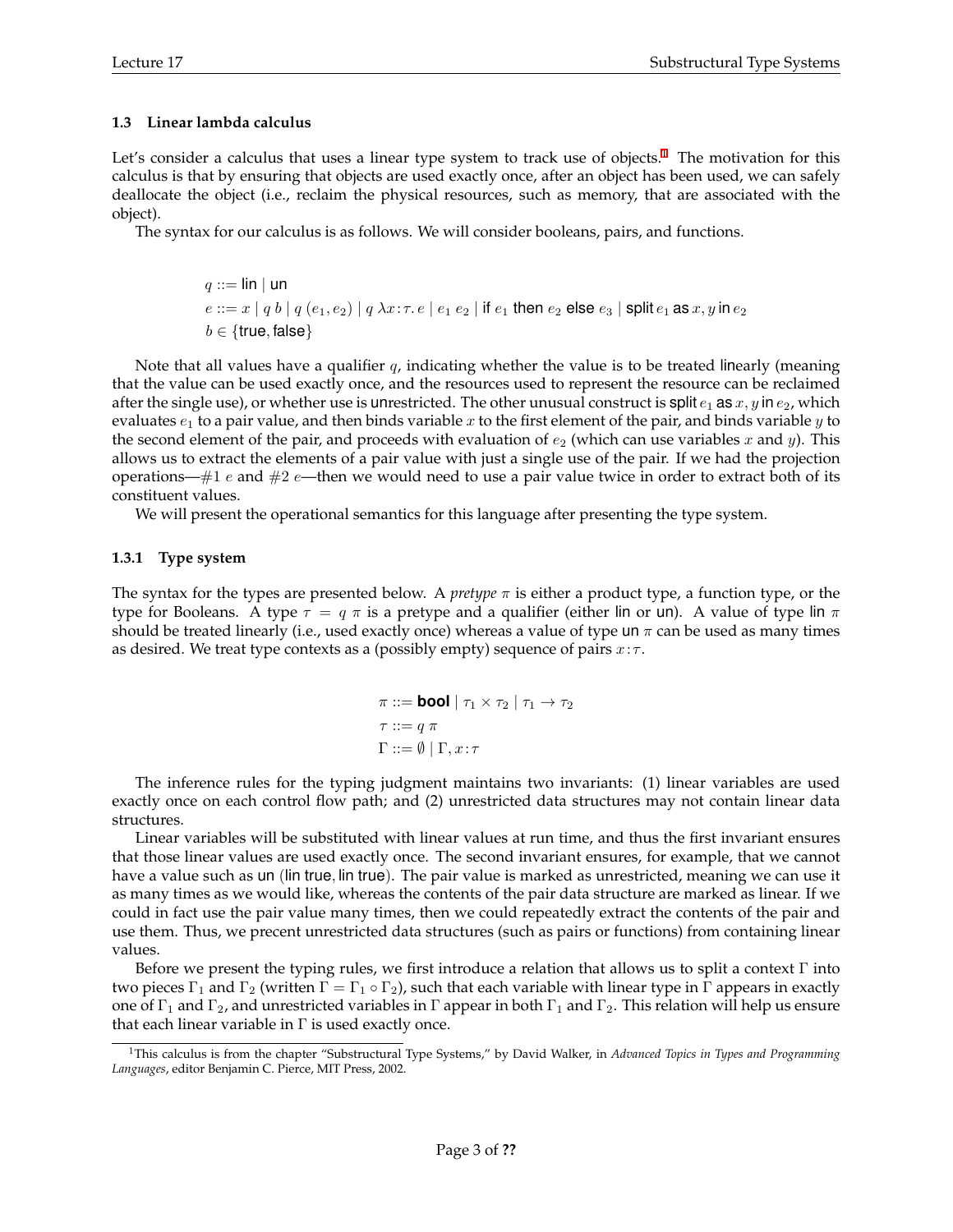$$
\frac{\Gamma = \Gamma_1 \circ \Gamma_2}{\Gamma, x : \mathsf{un} \; \pi = (\Gamma_1, x : \mathsf{un} \; \pi) \circ (\Gamma_2, x : \mathsf{un} \; \pi)}
$$

$$
\frac{\Gamma = \Gamma_1 \circ \Gamma_2}{\Gamma, x : \lim \pi = (\Gamma_1, x : \lim \pi) \circ \Gamma_2}
$$
\n
$$
\frac{\Gamma = \Gamma_1 \circ \Gamma_2}{\Gamma, x : \lim \pi = \Gamma_1 \circ (\Gamma_2, x : \lim \pi)}
$$

We also define predicates on types and contexts, to help us identify whether a type *τ* is a linear type (lin(*τ* )) or an unrestricted type (un(*τ* )), and whether a type context Γ consists entirely of linear types (lin(Γ)) or entirely of unrestricted types  $(\text{un}(\Gamma))$ . More formally:

- un( $\tau$ ) if and only if  $\tau =$  un  $\pi$ .
- lin( $\tau$ ) if and only if  $\tau = \tan \pi$  or  $\tau = \ln \pi$ .
- *q*( $\Gamma$ ) if and only if for all  $(x:\tau) \in \Gamma$ , we have *q*( $\tau$ ).

The typing judgment has the form Γ *⊢ e*: *τ* , and the inference rules for the judgment are as follows.

$$
\text{T-VAR} \frac{\text{un}(\Gamma_1, \Gamma_2)}{\Gamma_1, x : \tau, \Gamma_2 \vdash x : \tau} \qquad \qquad \text{T-BOOL} \frac{\text{un}(\Gamma)}{\Gamma \vdash q \, b : q \text{bool}}
$$

$$
\text{ T-IF } \frac{\Gamma_1 \vdash e_1 : q \text{ bool} \qquad \Gamma_2 \vdash e_2 : \tau \qquad \Gamma_2 \vdash e_3 : \tau}{\Gamma \vdash \text{if } e_1 \text{ then } e_2 \text{ else } e_3 : \tau} \Gamma = \Gamma_1 \circ \Gamma_2
$$

$$
\text{T-PAIR} \frac{\Gamma_1 \vdash e_1 : \tau_1 \quad \Gamma_2 \vdash e_2 : \tau_2 \quad q(\tau_1) \quad q(\tau_2)}{\Gamma \vdash q \ (e_1, e_2) : q \ (\tau_1, \tau_2)} \ \Gamma = \Gamma_1 \circ \Gamma_2
$$

$$
\text{T-SPLIT} \frac{\Gamma_1 \vdash e_1 : q (\tau_1 \times \tau_2) \quad \Gamma_2, x : \tau_1, y : \tau_2 \vdash e_2 : \tau}{\Gamma \vdash \text{split } e_1 \text{ as } x, y \text{ in } e_2 : \tau} \Gamma = \Gamma_1 \circ \Gamma_2
$$

$$
\text{T-ABS} \frac{q(\Gamma)}{\Gamma \vdash q \lambda x : \tau \cdot e : q \tau \to \tau'} \qquad \text{T-APP} \frac{\Gamma_1 \vdash e_1 : q \tau \to \tau'}{\Gamma \vdash e_1 e_2 : \tau'} \Gamma = \Gamma_1 \circ \Gamma_2
$$

For inference rules for expressions that have subexpressions (e.g., application  $e_1$   $e_2$  which has subexpressions  $e_1$  and  $e_2$ ) we need to split the type context in order to type check the sub-expressions. This ensures that a linear variable is used by exactly one sub-expression. However, in the rule T-IF, we split the context into  $\Gamma_1$  (which is used to type check the conditional expression  $e_1$ ), but use  $\Gamma_2$  to type check both branches  $e_1$ 2 and  $e_3$ . This is because execution will either  $e_2$  or  $e_3$ . That is, no matter which branch is taken, the linear variables in  $\Gamma_2$  will be used.

Note that in rules T-VAR and T-BOOL, we check in the premises that the remaining variables in the context are all unrestricted. That is because those remaining variables are not used, which would be a problem if any of the variables had linear type.

In rule T-PAIR, the premises  $q(\tau_1)$  and  $q(\tau_2)$  ensure that an unrestricted pair can not contain any linear values, enforcing invariant (2) above. Similarly, in rule T-ABS, premise  $un(\Gamma)$  ensures that if the function value is unrestricted  $(q = \text{un})$ , then there are no linear variables closed over in the body of the function.

Consider the following example code, that attempts to discard a linear value (i.e., the linear variable *x* will not used when the expression is applied).

lin  $\lambda x$ :lin **bool**. (lin  $\lambda f$ :un (un **bool**  $\rightarrow$  lin **bool**). Iin true) (un  $\lambda y$ :un **bool**. x)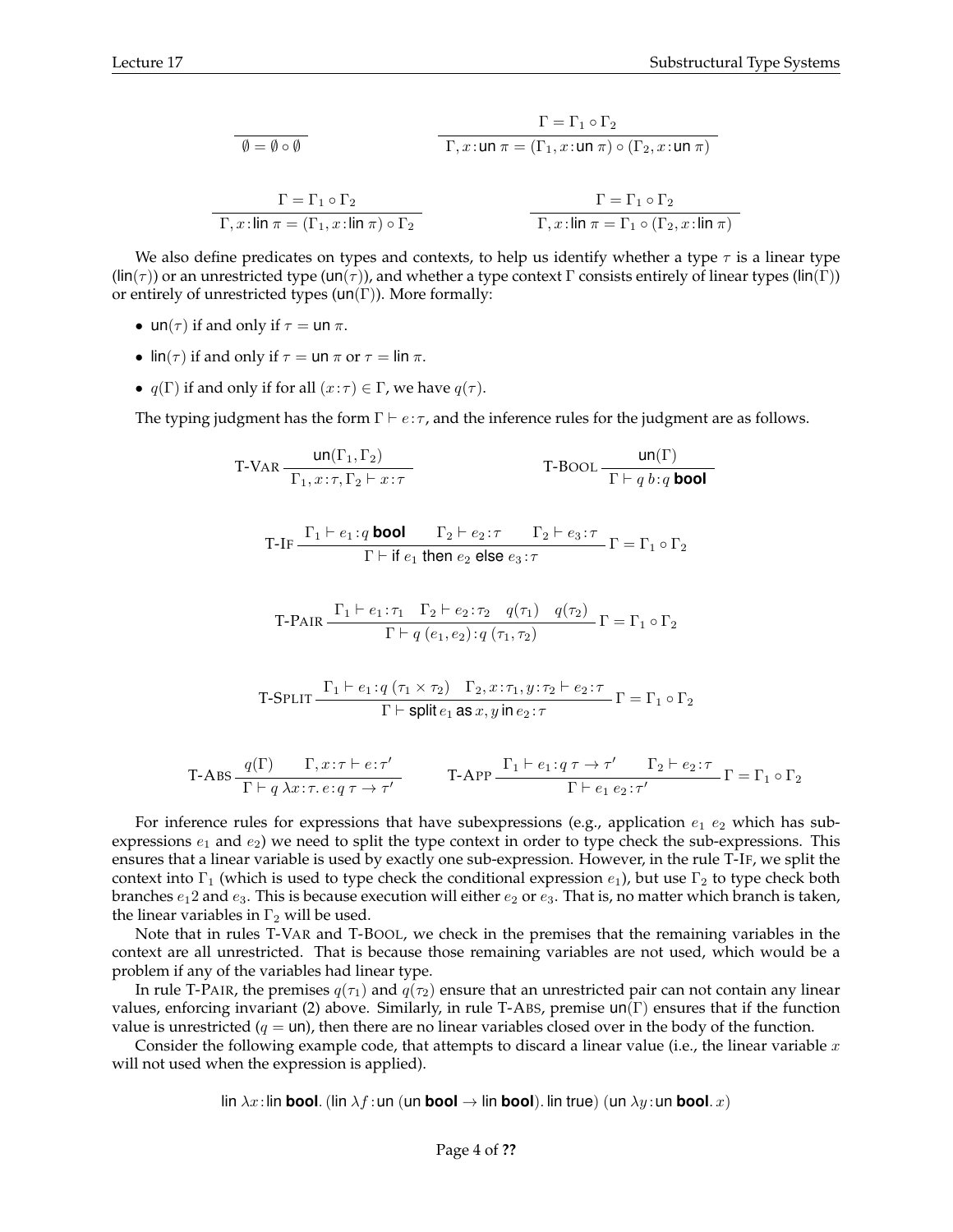This program is not well-typed. In particular, the premise  $q(\Gamma)$  of T-ABS fails to hold.

The following example is also not well-typed: it tries to duplicate linear values, i.e., the linear variable *x* will be used twice when the expression is applied.

lin  $\lambda x$ : lin **bool**. (lin  $\lambda f$ : un (un **bool**  $\rightarrow$  lin **bool**). lin (*f* (un true), *f* (un true))) (un  $\lambda y$ : un **bool**. *x*)

Finally, note that rule T-VAR allows the variable being used, *x*, to appear anywhere in the type context. Because of this, we do not explicitly need an inference rule corresponding to EXCHANGE. We could, however replace rule T-VAR with the following two rules, T-EXCHANGE and T-VAR2, and have an equivalent type system.

$$
\text{T-EXCHANGE} \frac{\Gamma_1, y : \tau', x : \tau, \Gamma_2 \vdash e : \tau}{\Gamma_1, x : \tau, y : \tau', \Gamma_2 \vdash e : \tau} \qquad \qquad \text{T-VAR2} \frac{\text{un}(\Gamma_1)}{\Gamma, x : \tau \vdash x : \tau}
$$

#### **1.3.2 Operational semantics**

We use a store-based semantics. That is, to emphasize the usefulness of the linear type system, we store values in the heap. (This makes sense for data structures, but for simplicity we inefficiently store all values, including boolean primitives, in the heap.)

A prevalue *p* is either a boolean constant, a function, or a pair of values. A value  $v = q$  *p* is a qualified prevalue. We use a call-by-value evaluation order.

$$
p ::= b | \lambda x : \tau. e | (v_1, v_2)
$$
  
\n
$$
v ::= q p
$$
  
\n
$$
E ::= [\cdot] | \text{ if } E \text{ then } e_2 \text{ else } e_3 | q(E, e) | q(\ell, E) | \text{ split } E \text{ as } x, y \text{ in } e | E e | \ell E
$$
  
\n
$$
\text{CONTEXT}\frac{\langle e, \sigma \rangle \longrightarrow \langle e', \sigma' \rangle}{\langle E[e], \sigma \rangle \longrightarrow \langle E[e'], \sigma' \rangle} \qquad \text{VAL}\frac{\langle v, \sigma \rangle \longrightarrow \langle \ell, \sigma[\ell \mapsto v] \rangle}{\langle v, \sigma \rangle \longrightarrow \langle \ell, \sigma[\ell \mapsto v] \rangle} \ell \notin \text{dom}(\sigma)
$$

$$
\sigma(\ell) = q \text{ true} \qquad \sigma' = \begin{cases} \sigma & \text{ if } q = \text{ un} \\ \sigma \setminus \ell & \text{ if } q = \text{ lin} \end{cases} \qquad \sigma(\ell) = q \text{ false} \qquad \sigma' = \begin{cases} \sigma & \text{ if } q = \text{ un} \\ \sigma \setminus \ell & \text{ if } q = \text{ lin} \end{cases}
$$
  
If -TRUE  $\frac{\sigma(\ell) = q \text{ false}}{\langle \text{ if } \ell \text{ then } e_1 \text{ else } e_2, \sigma \rangle \longrightarrow \langle e_2, \sigma' \rangle}$ 

$$
\text{SPLIT} \frac{\sigma(\ell) = q(\ell_1, \ell_2)}{\langle \text{split} \ell \text{ as } x, y \text{ in } e, \sigma \rangle \longrightarrow \langle e \{ \ell_1/x \} \{ \ell_2/y \}, \sigma' \rangle} \quad \text{APP} \frac{\sigma(\ell_1) = q \lambda x : \tau. e \qquad \sigma' = \begin{cases} \sigma & \text{if } q = \text{un} \\ \sigma \setminus \ell & \text{if } q = \text{lin} \end{cases}}{\langle \ell_1 \ell_2, \sigma \rangle \longrightarrow \langle e \{ \ell_2/x \}, \sigma' \rangle}
$$

Rule VAL ensures that once we have evaluated an expression to a value, we allocate a new location *ℓ*, and put the value in the location. All the rules that use a linear value immediately free the location that they used (expressed as  $\sigma' = \sigma \setminus \ell$ , meaning that store  $\sigma'$  is the same as  $\sigma$  except that location  $\ell$  has been removed). Otherwise, the semantics are standard.

Note that the use of the linear type system ensures that a location is never accessed after it is freed.

#### **1.4 The Rust programming language**

Rust is a programming language (developed by Mozilla Research) that aims to be a memory-safe, concurrent, and practical systems programming language. In order to ensure memory safety, Rust uses a sophisticated type system to reason about the lifetime of data. This ensures that memory can be efficiently freed as soon as it is no longer needed (without the need for a garbage collector), also that pointers to data are handled correctly, including not dereferencing freed memory (no use-after-free) and pointers are not used to free memory multiple times (no double-free).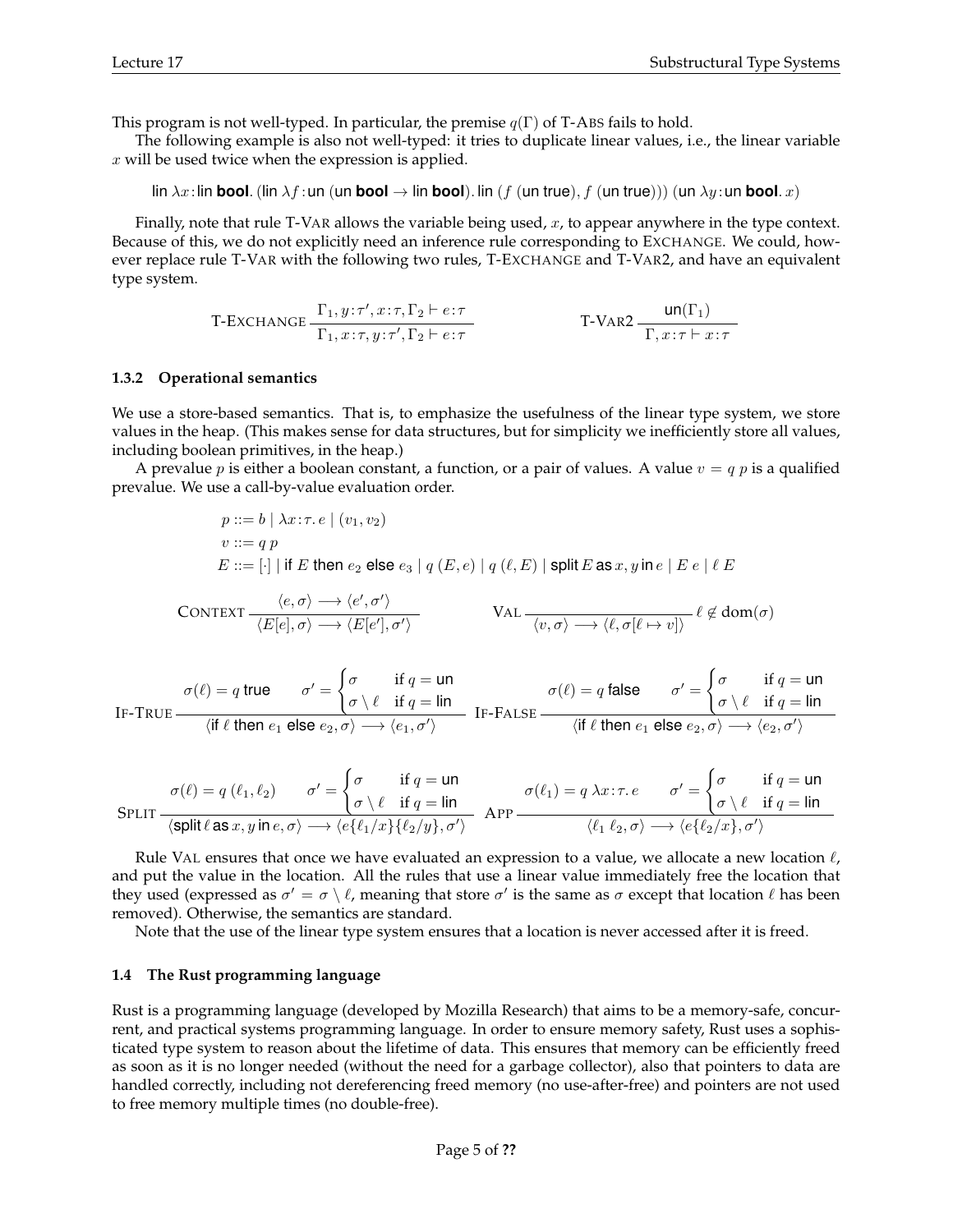Rust does not use a linear type system. However, some of the concepts involved in reasoning about the number of references to data objects are similar to the sub-structural type systems we have considered. We summarize these concepts here.

In Rust, we can create memory objects (which are allocated on the stack when possible, or in the heap otherwise), and then create references (which are similar to pointers) to objects. An *immutable reference* can not be used to change the state of an object. That is, with only an immutable reference to an object, we can only read (but not update) the object. A *mutable reference* allows us to both read and update an object. References are immutable by default.

For example, in the following code, think of  $v$ ,  $w$ , and z as (stack allocated) 32-bit integers, a is an immutable reference to  $\nabla$ , and  $\nabla$  is a mutable reference to  $\nabla$ .

```
let v : i32 = 13;let mut w : i32 = 14;let z : i32 = 15;let a : \& i32 = \& v;
let b : & mut i32 = & mut w;
println! ("The answer is \{\}", \stara + \starb + z);
*b = 7; // Modify the contents of w
*a = 5; // ERROR: a is not a mutable reference.
        // (Indeed, v is not a mutable i32!)
```
Rust allows many of type annotations to be elided (it will infer them), and also can automatically coerce references. We could write the above code equivalently as follows.

```
let v = 13;let mut w = 14;
let z = 15;
let a = \&v;let b = \text{kmut } w;println! ("The answer is \{\}", \stara + \starb + z);
*b = 7;*a = 5; // ERROR: ...
```
Here's a more interesting example, where we use vector objects instead of integers.

```
let v : Vec < i32 = vec! [11, 12, 13];
let mut w : Vec<i32> = vec![13, 14, 15];
let z : Vec<i32> = vec![15, 16, 17];
let a : \&\text{Vec} < i32 = \&\text{v};let b : & mut Vec < i 32> = & mut w;
println! ("The answer is \{\}", a[2] + b[1] + z[0]);
b.push(4); // Modify the contents of vector w
a.push(5); // ERROR: a is not a mutable reference.
            // (Indeed, v is not a mutable Vector!)
```
In Rust, there is a notion of *ownership* of an object. When a variable is bound to a newly allocated memory object, the variable *owns* the object. For example, in the code above, z initially owns the memory object it is bound to. Note that once variable z goes out of scope, we could free the memory that zz is bound